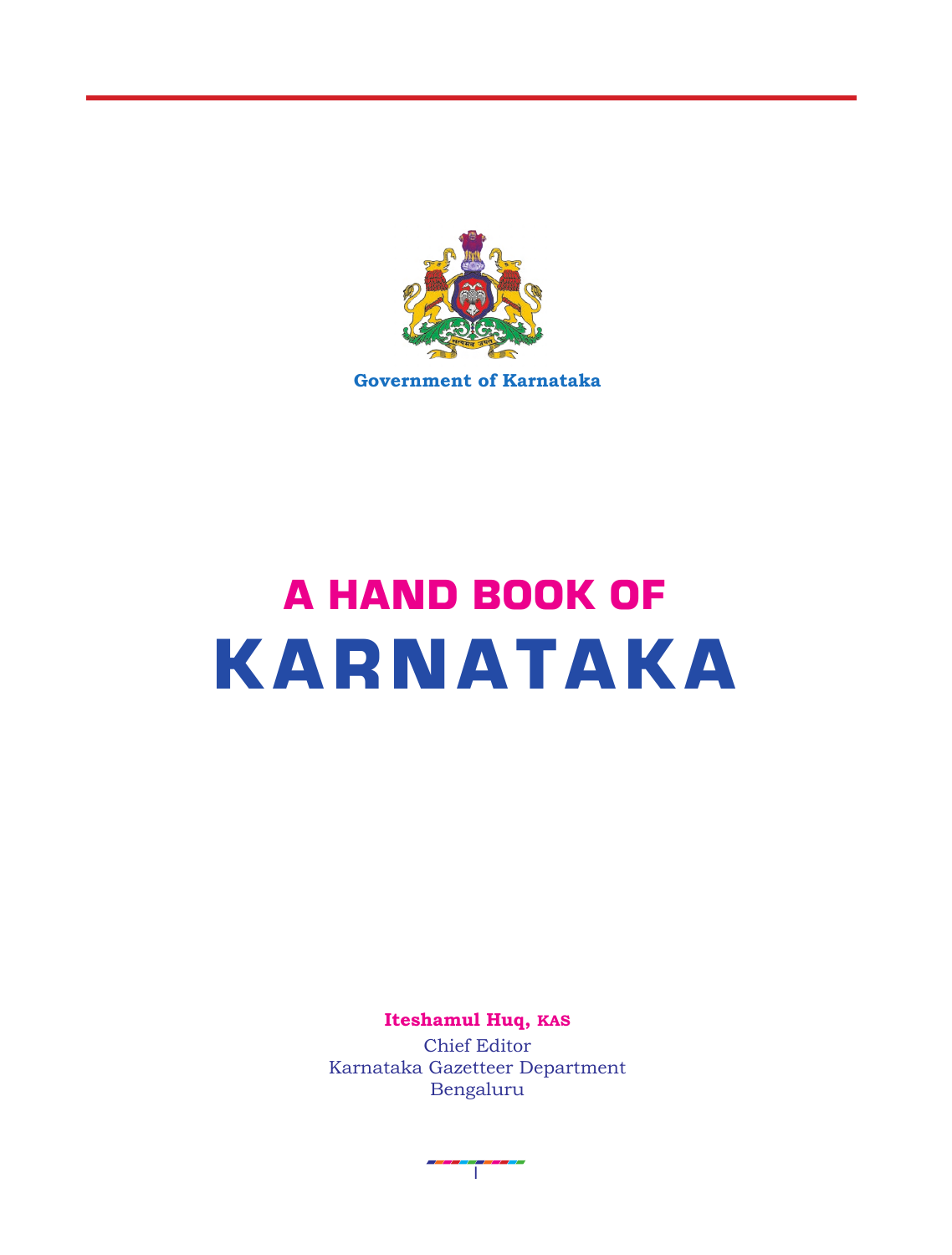# A HAND BOOK OF KARNATAKA

A Government of Karnataka Publication

|                       | English | <b>Kannada</b> |
|-----------------------|---------|----------------|
| <b>First Edition</b>  | 1996    | 1996           |
| <b>Second Edition</b> | 2001    | 2011           |
| Third Edition         | 2005    | 2012           |
| <b>Fourth Edition</b> | 2010    |                |
| <b>Fifth Edition</b>  | 2015    |                |

#### **© Government of Karnataka 2015**

**Price** `**. : 650/-**

Office of the Chief Editor, Karnataka Gazetteer, Bengaluru - 560009 **Copies can be had from:**

### **Director**

Printing, Stationery and Book Depot, Dr. Ambedkar Veedhi, Bengaluru - 560001

### **Deputy Director**

Government Branch Press

**Mysuru Dharwad and Kalaburagi**

#### Chief Editor **Iteshamul Huq KAS**

#### **KARNATAKA GAZETTEER DEPARTMENT**

8th Floor, BWSSB Bldg., Cauvery Bhavan, Bengaluru-560009. Ph: 080-22213474, Fax: 080-22243293 Email: kargaz@nic.in; Karnatakagazetteer@gmail.com Website: www.gazetteer.kar.nic.in

#### **Printed at**

#### **Abhimaani Publications Ltd.,**

# 2/4, Dr.Rajkumar Road, Rajajinagar, Bengaluru - 560010, Ph: 080 23123141 e-mail:abhimaanigroup@gmail.com web:www.abhimaanigroup.com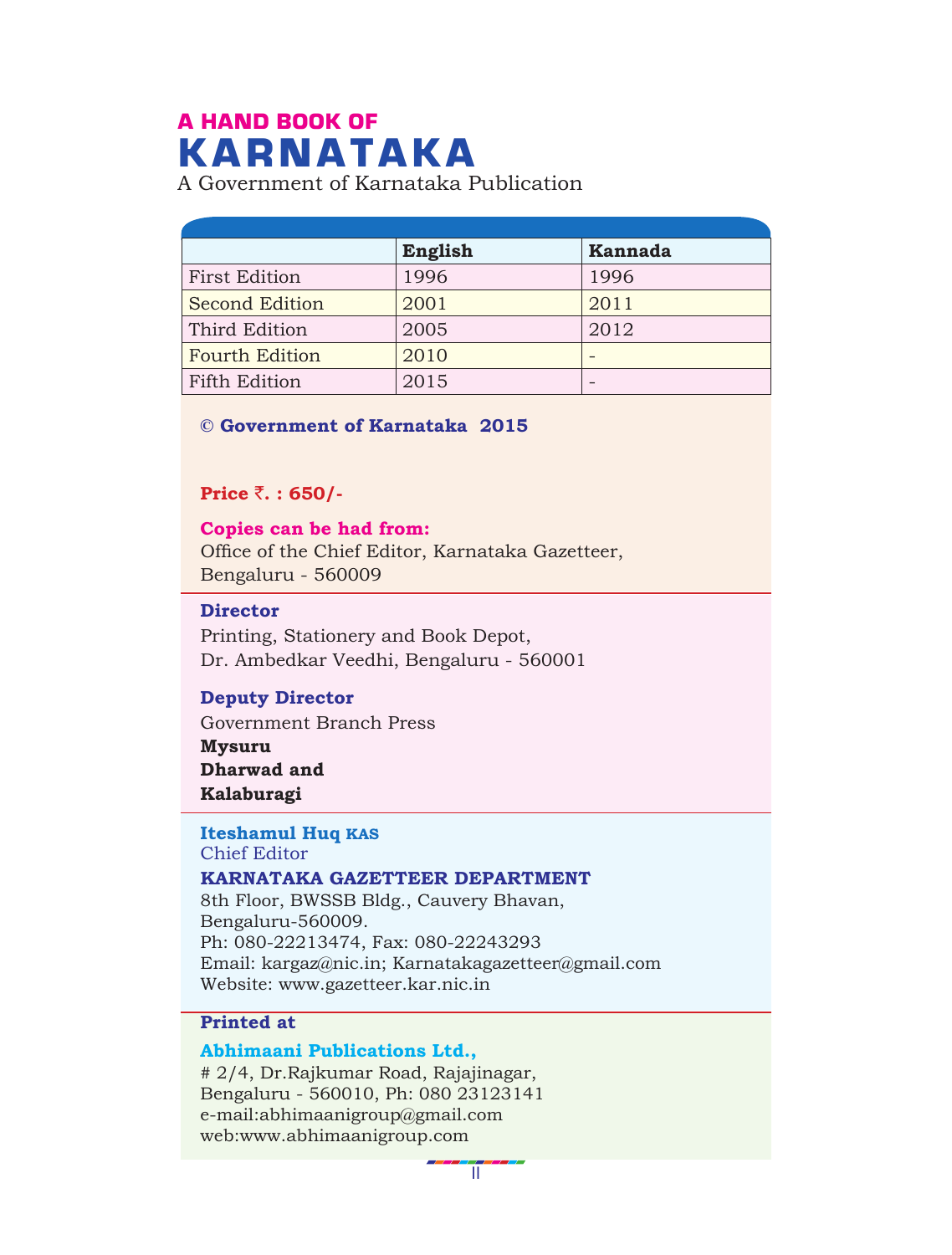### PREFACE

The idea of compiling and publishing a monograph entitled 'A Hand Book of Karnataka' by the Karnataka Gazetteer Department, was a result of the suggestion made in 1995 by a retired I.A.S., officer Sri. K. Balasubrahmanyam, then a member of the Gazetteer Advisory Committee. He cited the example of the book 'Mysuru Kaipidi', edited by Rao Bahadur C.Hayavadana Rao, published in the year 1937, and advised the department to follow it, as a model for the book titled "A Hand Book of Karnataka'. Accordingly the department first published it in the year 1996. The book aimed at creating the historical and cultural awareness about Karnataka in a nutshell.

Geographically, Karnataka is blessed with rich and varied Topography and has a sea coast of over 300 Km. It has tall mountain ranges raising up to 6000 ft. It's Western Ghats with vast and thick ever green forests which shelters, hordes of wild animals like Elephant, Tiger and other animals.

The book mentions the long and glorious history of our State starting from the time of the Mauryas down to the present times. A few of these developments need a special mention in this preface. Firstly, starting from Circa 600 A.D. for over 500 years, Karnataka was one of the leading political powers in India. Those royal dynasties that ruled Karnataka during this period, carved a special place for themselves in the history of the country, due to their highly efficient and fighting military forces. Secondly the Vijayanagara Empire (1336-1565), symbolized the spirit of resistance to foreign invasions and also the potentiality of its people to establish a strong and benevolent system of administration. Here again, it would be appropriate to specially mention the efforts of "Tiger of Mysuru" - Tipu Sultan who was among the first rulers to fight against the Britishers and was the first Indian ruler tobe martyred in the battle field. Lastly, in modern times Sir K. Sheshadri Iyer, Sir.M.Visvesaraya, Sir. Mirza M. Ismail and other Dewans of Mysuru Kingdom, through their great administrative talent, statesmanship and constructive economic policies, made the Princely State of Mysuru, not only the nucleus of Modern Karnataka, but also as a model to the rest of the Country.

This Hand Book is a condensed and abridged version of the State Gazetteer. It contains the developments pertaining to various fields made by the State during the last 60 years, and is presented here in a comprehensive manner. The first edition of the 'A Hand Book of Karnataka' was published in the year 1996, by the Karnataka Gazetteer Department. The Kannada version of this book was also published in the same year (1996). Subsequently between the years 2001and 2010 three more editions were published.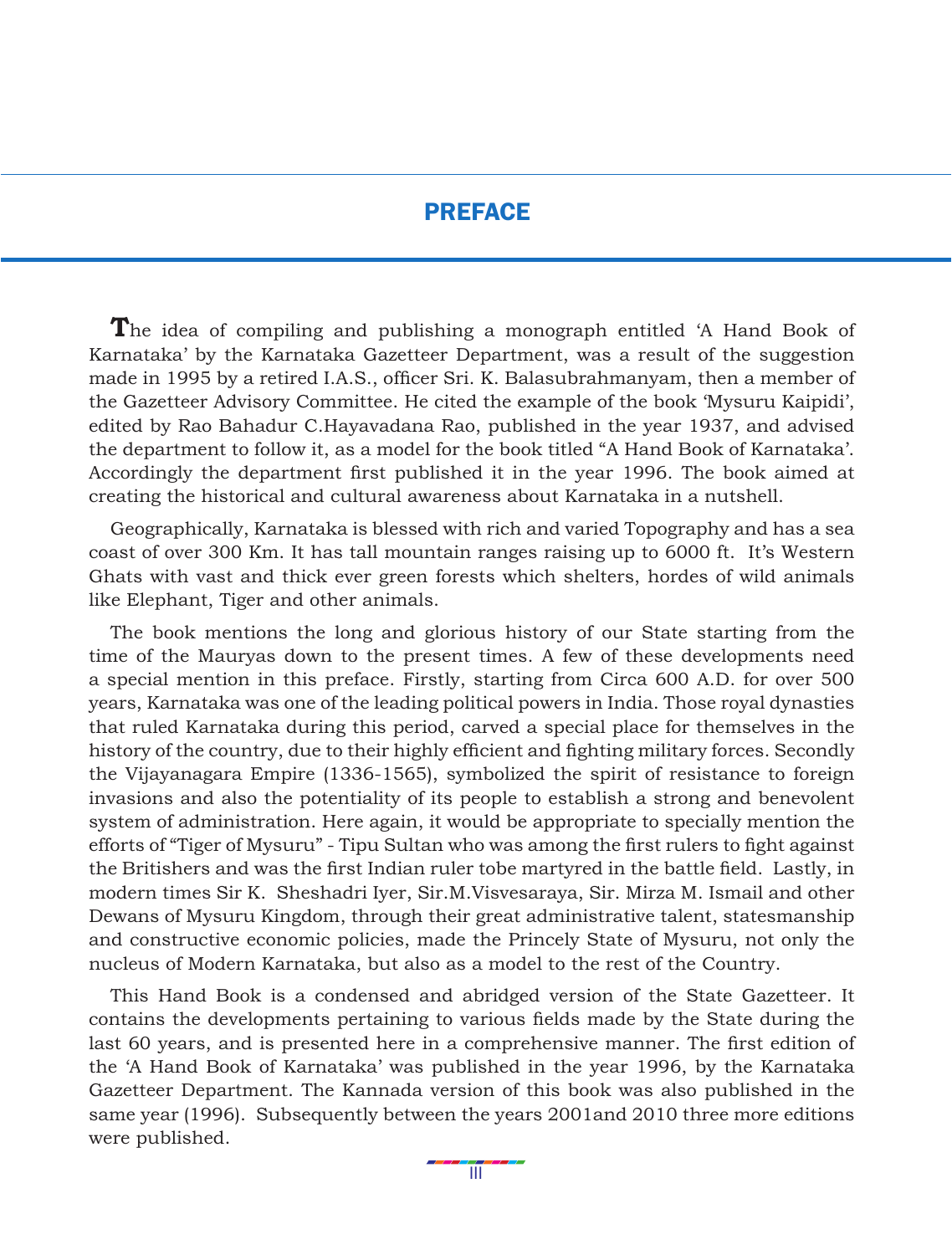As different editions of this book were published, it was noticed by the Department that the Hand Book has become one of the most sought for reference book, by the candidates who have been taking up different competitive examinations. Hence, the Department has taken special efforts to see that this book is revised as and when possible so that it fulfills the needs of the candidates appearing for the various examinations.

The present (5th) edition of 'A Hand Book of Karnataka' has been thoroughly revised and updated as much as possible up to 2014.

The Department acknowledges the great support of our Honourable Minister Smt. Umashree, Minister of State, Kannada and Culture, Women and Child Development, Empowerment of Differently Abled and Senior Citizens, to this Department and in the publication of this book.

Further, the Department is also highly indebted to our Principal Secretary Dr. N. Nagambika Devi, I.A.S., Principal Secretary Kannada Culture and Information, and Youth Empowerment and Sports, for her day to day guidance and to see that the Department could bring out this book in time to meet the needs of the candidates taking up the different examinations.

This Hand Book incorporates a lot of information along with relevant photographs relating to Chandrayana-2012 and the Mars Orbiter Mission – 2014; for which it duly acknowledges the ISRO authorities. Further the Gazetteer Department also expresses its regards to all the State Departments and Corporations. The Department also thank the Director, Economics and Statistics, and Planning Departments in particular, whose reports have been extensively used in this book. The Department also acknowledges M/S. Abhimani Publishers Ltd., Bengaluru for printing this book in time.

To conclude, I fully acknowledge the work and compliment the Editorial staff of my office, as well as the other office staff in my Department, who have joined hands in accomplishing this task successfully.

> **Iteshamul Huq, KAS** Chief Editor Karnataka Gazetteer Department Bengaluru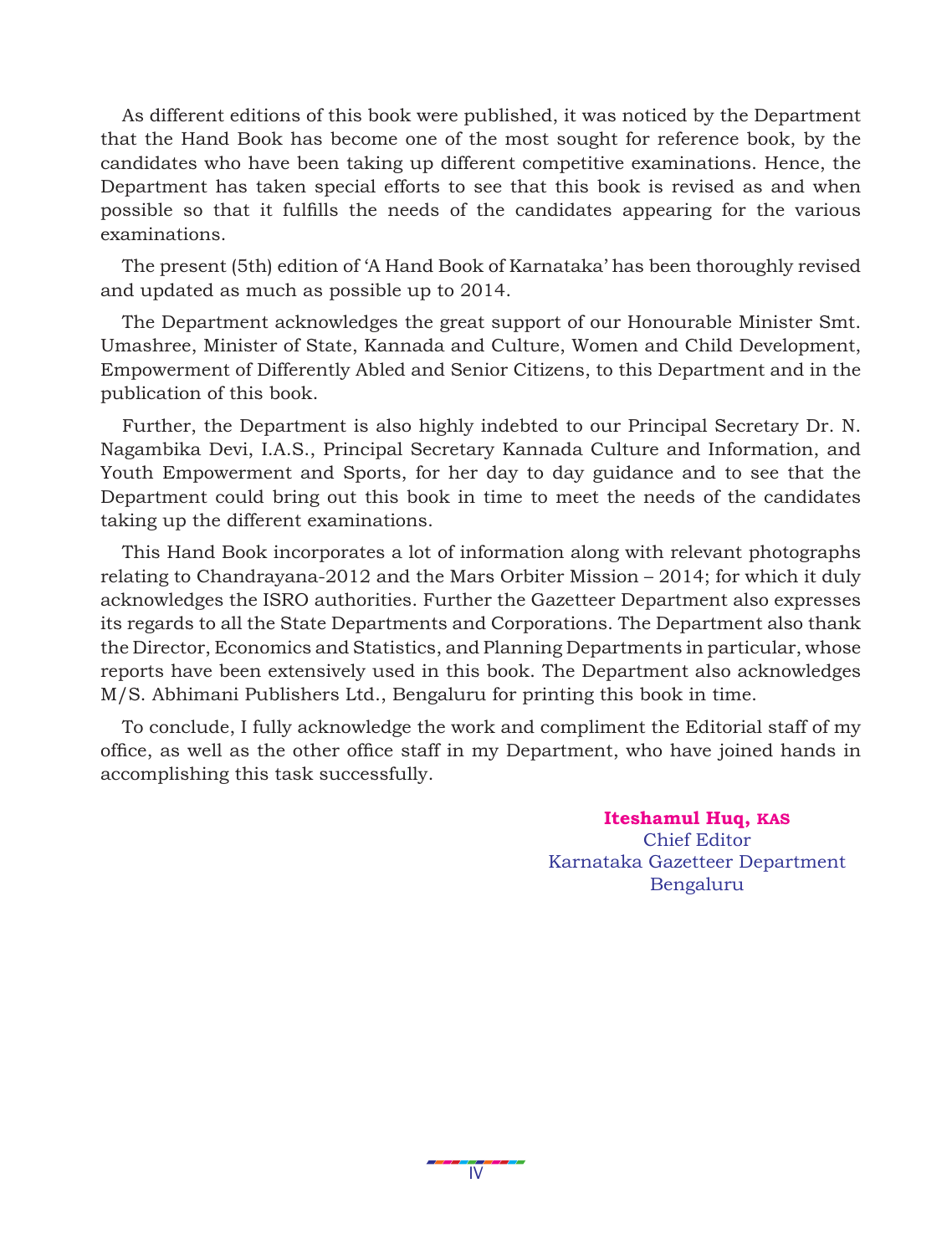# TABLE OF CONTENTS

PREFACE iii TABLE OF CONTENTS v ABOUT THE KARNATAKA GAZETTEER DEPARTMENT **ximitation of the state of the state of the state of the state of the state of the state of the state of the state of the state of the state of the state of the state of the state** 

# CHAPTER - I

### **INTRODUCTION** 1- 68

Location and Boundaries (7), Territorial Changes (13), Administrative Divisions (14), Physiography (22), Topography (22), GEOLOGY (23), Water Resources (30), Krishna Basin (30), Cauvery Basin (32), Godavari Basin (33), Pennar and Palar Basins (33), West - Flowing Rivers (35), Ground Water Resources (36), CLIMATE (36), FAUNA (40), FLORA (42), Forests (43), Western Ghats in Karnataka (50), Environment Situation in Karnataka (52),Department of Ecology and Environment (53), Biodiversity of Karnataka (54), Karnataka State Pollution Control Board (56), Directorate of Information Technology & Biotechnology (DIT) (60), Karnataka State Natural Disastar Monitoring Centre (63), Seismicity of Karnataka (65).

Revised by: T.R.Anantharamu Edited by: S.N.Raju

# CHAPTER - II

#### HISTORY 69- 136

Prehistory, Proto-history (69), Historic Period (70),Mauryas, S(Sh)atavahanas (71), Kadambas of Banavasi (C.345-C.540), - Alupas of Tulunadu (C. 2nd – 14th C. A.D) (72) - Gangas of Talakad (C.350-C.1024 A.D.)(74) - Chalukyas of Badami (C. 540-757 A.D.)(76) - Rashtrakutas of Malkhed (C.753-973 A.D.)(77) - Chalukyas of Kalyana (C.973-1189)(78)- Sevunas of Devagiri (C 1173-1318)(80) - Hoysalas of Dwarasamudra (C.1052-1342 A.D.)(82) - Vijayanagara Empire (C.1336-1646)(84) - Bahamani Kingdom (c.1347-1520)(87) - Adilshahis of Bijapur (1489-1686 A.D.)(89) - Keladi Kingdom(90) – Marathas(91) - Mysore Rulers - Hydar Ali - Tipu Sultan(93) - British rule (95) -Commissioners' Regime – Rendition - Economic Changes(96) - Anti-British Uprisings(97) - Beginning of Renaissance(99) – Modernisation(100) - Cultural Developments(102) – Fight for Freedom, Gandhiji's Early Visits to Karnataka(103) - Gandhiji in Karnataka (1927), Civil Disobedience Movement(105) - Gandhiji in Karnataka (1934) - Gandhiji's later Visits to Karnataka (1936 & 1937) - Flag Satyagraha(106) - Quit India Movement 1942-43 – Mysore Chaloo Movement (1947) - Unification of Karnataka(107) - GENERAL ELECTION RESULTS - (109) - Election Reforms (112) – Lok Sabha and Vidhana Sabha Results (1952 to 2014) (113) - Governors of Karnataka from 1956 (124), Chief Ministers of the State from 1947 (125), Map and Illustrations(126-136).

 $\overline{\text{V}}$ 

Author: Dr.Suryanatha.U.Kamath Revised and Edited by: S.Rajendrappa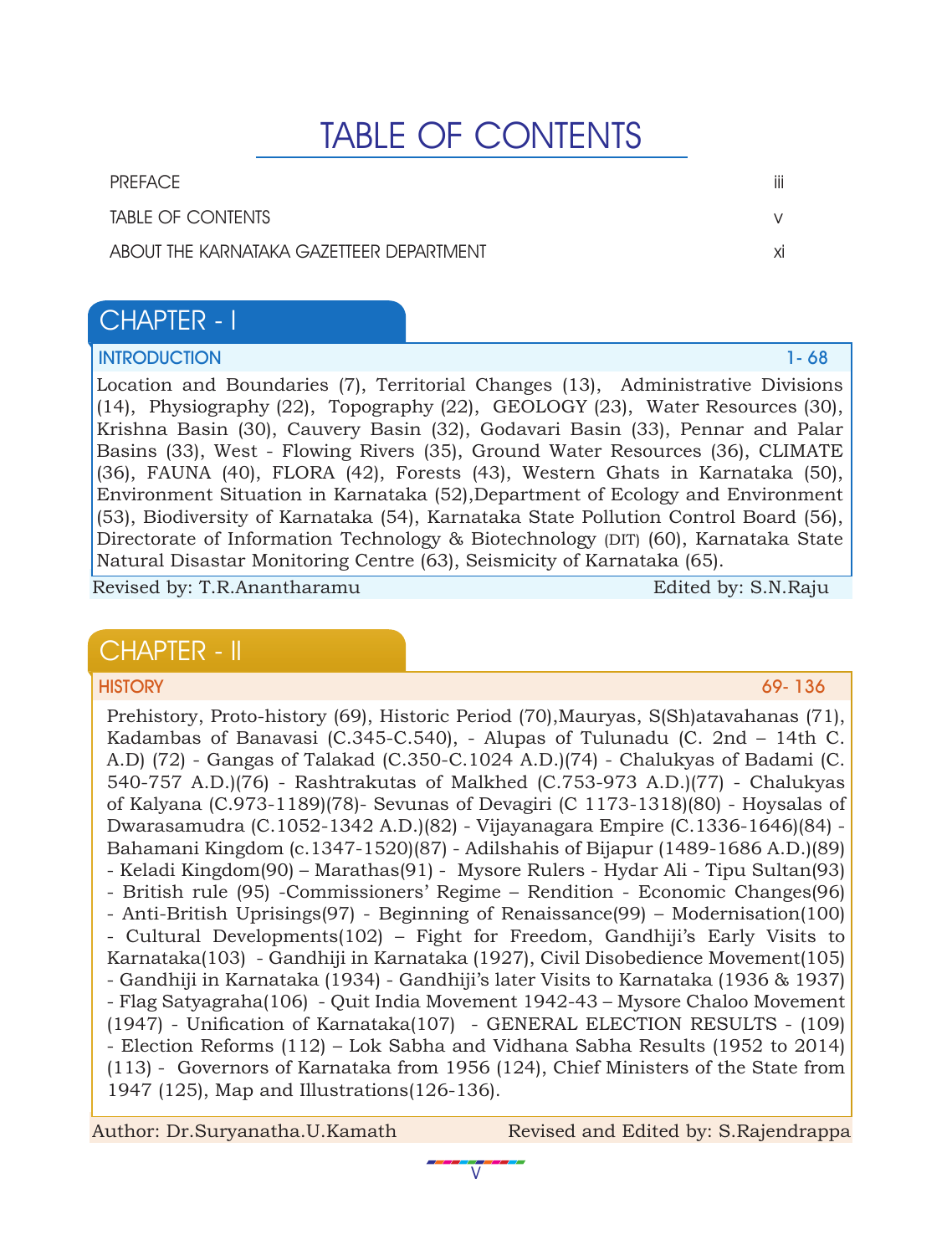# CHAPTER - III

PEOPLE **137 - 184** 

Demography, Growth of Population(137), Sex Ratio, Density of Population (142), Marital Status (144), Urbanisation, Urban Agglomeration and Cities(146), Rural Areas, Houses, Households and Amenities(148), Institutional Population, Houseless Population(149) , Migration , Scheduled Castes and Scheduled Tribes Population(150), Backward Classes Commissions of Karnataka (145),Disabled Population ( 170), Literacy (171), Languages(173), Religion (174), Hinduism, Veerashaivism(175), Natha Pantha, Buddhism, Jainism (176), Vaishnavism, Sikhism, Folk Religion Shakti Worship(177), Islam, Sufi Cult, Christianity, Parsi Religion(178), Bhakti Movement, Modern Religious Movements, Festivals and Fairs(179), Jatras (180) - Important Fairs and Festivals of the State(181-182).

Revised by: Dr.T.Govindaraju

Edited by: S.Rajendrappa

# CHAPTER - IV

#### AGRICULTURE AND ALLIED ACTIVITES **185 - 246**

Ancient Agriculture (185), Agriculture in Karnataka (186), Agriculture Policy of Karnataka (187), AGRICULTURE CENSUS 2010-11 (188), CROPPING PATTERN (198), Rainfed Farming (199), AGRICULTURE INPUTS (202), ORGANIC FARMING (203), DEVELOPMENT PROGRAMMES (204), Raitha Samparka Kendra (RSK) (206, Krishi Vigyan Kendras (208), Karnataka Krishi Mission (KKM) (208), Crop Insurance (209), HORTICULTURE (212), Historical Background (212), Major Horticulture Crops (214), Animal Husbandry Veterinary Sciences (224), Livestock Census 2007 (224), Veterinary Institutions (226), Cattle Development (226),Sheep and Wool Development (227), Poultry (227), Piggery Development (228), Rabbit rearing (228), Dairy Development (228), Fisheries (228), Fishery resources and Potential (228), Marine Fisheries (229), Watershed Development Department (236), IRRIGATION (238).

Revised by: Prashanth Chinnappanavar

Edited by: S.N.Raju, T.V.Prabhudeva

# CHAPTER - V

### INDUSTRIES AND POWER 247 - 310

Industrial Growth by Use-Based Classification (249), Annual Survey of Industries (ASI) (251), Unregistered Manufacturing Sector (253), Micro Small and Medium Enterprises (254), Traditional Industries (255), Beginning of Modern Industries (257), Economic Conference (258), Public Sector Units (261), State Government Industries (263), KEONICS (266), Indian Space Research Organisation (ISRO) (267), Indian National Satelite (INSAT) System (268), Infrastructure for Space Development (268), Space Sciences (CHANDRAYANA-I) (268), Food Processing Industries (Food Parks) (269), Textile Industries (274), Sericulture (276), Handicrafts (278), Coir Industries (279), Khadi and Village Industries (279), Vishwa Programme (280), Large and Medium Scale Industries (280), Mining and Mineral Industries (282), Foreign Direct Investment (FDI) (284), Karnataka Udyog Mitra (KUM) (284), Special Economic Zones (SEZs) (284), Karnataka State Small Industries Development Corporation (285), Karnataka State Financial Corporation (KSFC) (285), Karnataka State Industrial Investment and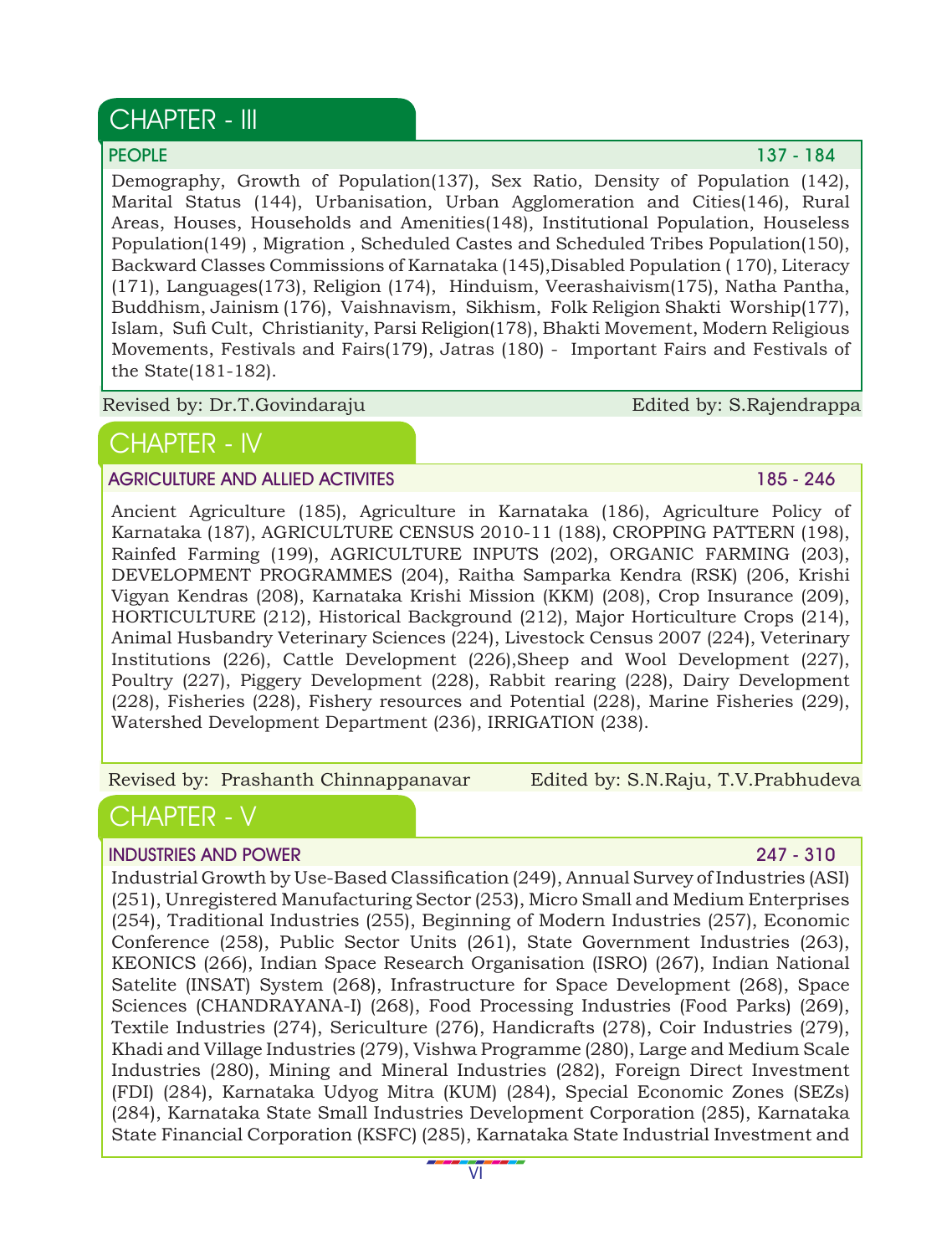Development Corporation (KSIIDC) (286), Export from Karnataka (287), Karnataka Industrial Policy 2009-14 (288), Power Sector (299), Generation of Power by KPCL (302),Karnataka Renewable Energy Development Limited(KREDL) (309).

#### Revised by: S.L.Ramakrishna Edited by: S.Y.Bettegowda

# CHAPTER - VI

BANKING, CO-OPERATION, TRADE AND COMMERCE **AND COMMERCE** 311-342

Introduction (311),Unorganized Banking Sector (312), Bangaluru (Cantonment) the Hub of Money Lending, Regulations(313), Mushroom Growth of Banking (314), Joint Stock Banks in the Princely Mysuru(315), Development of Banking(316), Changing trends in Banking Industries, Banking Network (318), Spread of Banking,Performance of Banking General, Deposits and Advances (319), Priority Sector Advances (321), Financial Institutions, Status of Implementation of Rural Infrastructure Development Fund (RIDF) (322), Bharat Mahila Bank (B.M.B.), Foreign Banks (325), Human Resources, Automatic Teller Machine, Redressal of Customer's Grievances (326), Agriculture Banks, Agricultural Credit (327), Village Savings Banks, Co-operative Movement in Karnataka, Earliest Co-operative Society (328), In Princely Mysuru(329), K.C.S.Act 1959, Karnataka Souharda Co-operative Act, 2001, Yeshasvini Co-Operative Farmers Health Care Scheme, Regulated Market (334), Development of Markets in Backward Areas, Raitha Sanjeevini Scheme, Janashri Bima Yojana,, Projects undertaken(336), Important Markets and Notified Commodities(340),Karnataka Agricultural Produce Marketing (Regulation and Development) (Second Amendment) Bill, 2013, Karnataka State Warehousing Corporation(340), Coins and Currency (341), Special Commemorative Coins, Department of Legal Metrology (342).

Revised by: Sri. M.B.Patil Edited by: S.Rajendrappa

# CHAPTER - VII

### TRANSPORT AND COMMUNICATIONS 343 - 396

Introduction (343), Development of Roads (344), National Highways(346), State Highways (348), Major District Roads, Other District Road, Rural Roads (349), Rural Communication Programme (350), Karnataka Road Development Agency, Bridges (3351), Road Census, Bangalore City and its Fly-overs (352), Transport Department (354), Road Accidents, Public Conveyance (358), Devaraj Urs Truck Terminal Corporation, Namma Metro, Phase II (361), New Lines, Extensions, Proposal for Phase III (362), Railways (363), Electrification of Railway Route (367), Railways projects under Progress (368), Air Transport, Bangalore Airport (368), Mangalore Airport, Kempegowda International Airport, Belagavi Airport, Hubballi Airport, Mangalore Airport, Mysuru Airport (369), Passport office (370), WATER TRANSPORT, Inland Waterways (371), OCEAN TRANSPORT (372), Ports of Karnataka, Karwar Port (373), Belikeri Port, Tadri Port, Kundapur Port, Padubidri, Bhatkal Port, Honavar, Malpe, Hangarakatta (374), Old Mangalore port, New Mangalore Port (375), Sea Erosion (377), POSTAL SERVICES (379), Telegraph, Telecommunication, Present Status (381), Bharat Sanchar Nigam Ltd., (383), All India Radio (385), Television (386), National Telecom Policy-2012 (387), State Highways Nomenclature and length) (389 – 396).

Revised by: Dr.G.V.Gayathri Edited by: S.Rajendrappa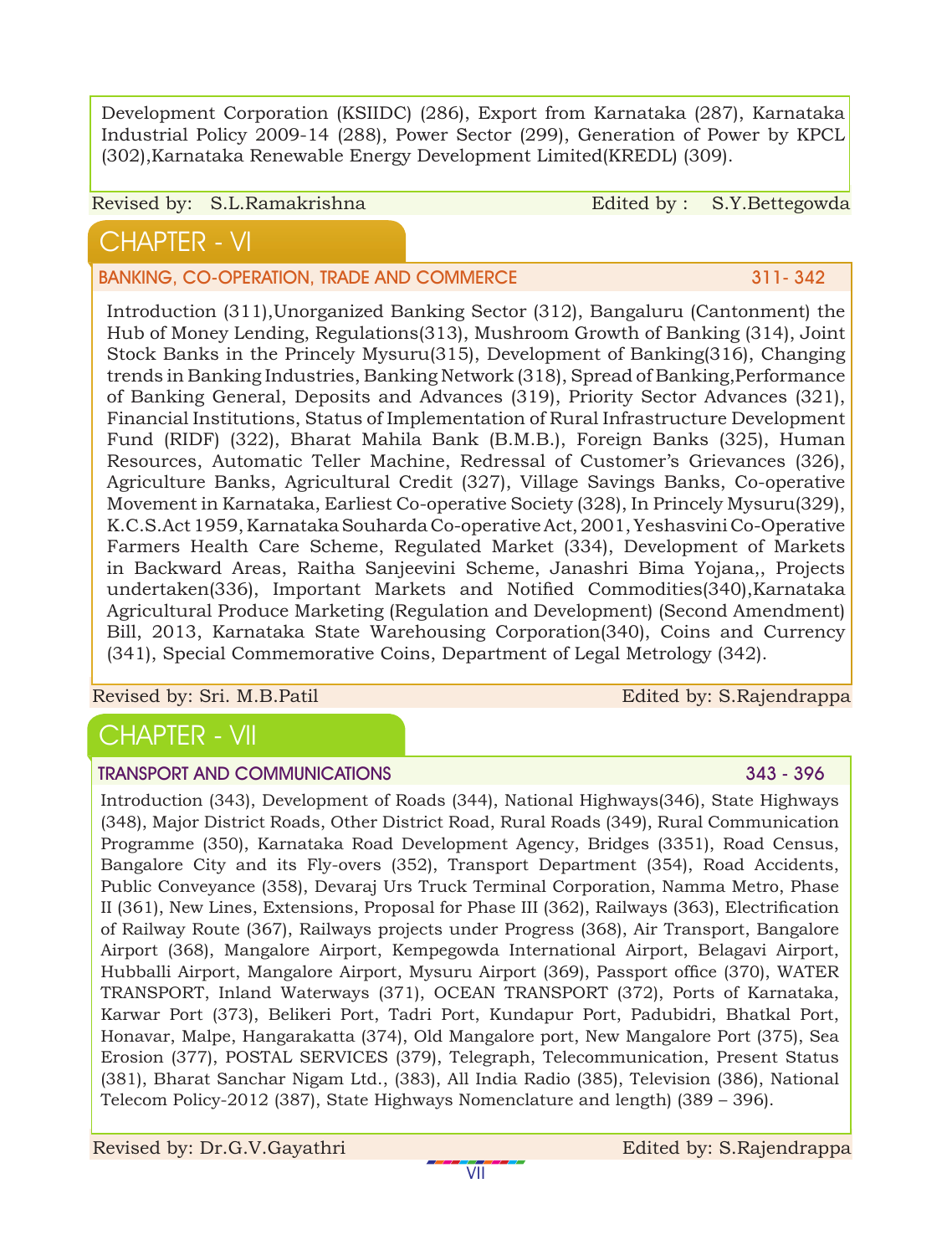# CHAPTER - VIII

#### ECONOMIC TRENDS AND PLANNING 397 - 456

Advent of British (397), Planing in Mysuru (397), Development Under Plans (398), Economic Situtation (401), State Income and Per Capita Income (402), Inter State Comparison (405), Districts – wise Income of Karnataka (405), Prices (414), Retail Prices of Agricultural Commodities (416), Consumer Price Index (418), Consumer Price Index for Agricultural Labourers (420), State Finances (422), Other Trends (423), Economic Census (425), Employment (428), Wage Employment (433), Insurance of Poverty at District Level (456).

Revised by: S.L.Ramakrishna Edited by: S.Y.Bettegowda

# CHAPTER IX

ADMINISTRATION 457 - 520

Revenue Administration (459), Land Reforms (461), BHOOMI (461), Department of Stamps & Registration (462), KHAJANE: Online Treasury System (462), Police Administration (463), Karnataka State Reserve Police (465), Directorate of Civil Rights Enforcement (466), Karnataka State Police (466), Bengaluru City Police (or BCP) (467), Police Commissioners (467), Fire and Emergency Service (467), Prisons (468), Karnataka Lokayukta (468), Judicial Administration (469), Consumer Forum (472), Bar Council (473), Local Self Government (493), Panchayati Raj (494), Municipal Administration (495), Zilla Panchayath (496), Directorate of Municipal Administration (498), Karnataka Housing Board (505), Karnataka Slum Clearance Board (506), Election Commission (506), The Karnataka Public Service Commission (506), Administrative Training Institute Mysuru (506), Karnataka Information Commission (507), Department of Kannada and Culture (507), Kannada Development Authority (509), Chamarajendra Academy of Visual Arts (510), Hampi World Heritage Area Management Authority (510), THE KARNATAKA BORDER AREA DEVELOPMENT AUTHORITY (510), Department of Information (511), Karnataka Gazetter Department (511-520).

Revised by: B.R. Chandrashekar Edited by : S.N.Raju, S.Y. Bette Gowda, B.H.Rama Kumari

# CHAPTER - X

### EDUCATION AND SPORTS **521-554**

Pre-Primary Education (522), Primary Education (522), Secondary Education (525), SSLC Examination (528), Pre-university Education (528), Job Oriented Courses (530), Teacher Training Course – D.Ed (530), Pre – Primary Teacher Training Institutes (531), Collegiate Education (532), Colleges of Education (B.Ed.,) (533), University Education (535), Technical Education – Visvesvaraya Technological University (538), Karnataka Folklore Universtiy (539), Legal Education and Law Universtiy (540), National Law School Universtiy, Bengaluru (542), Libraries (542), Physical Education and Sports (542-554).

Revised by: Dr. S.P.Padmaprasad Edited by : S.N.Raju, P.R.Sreenivasa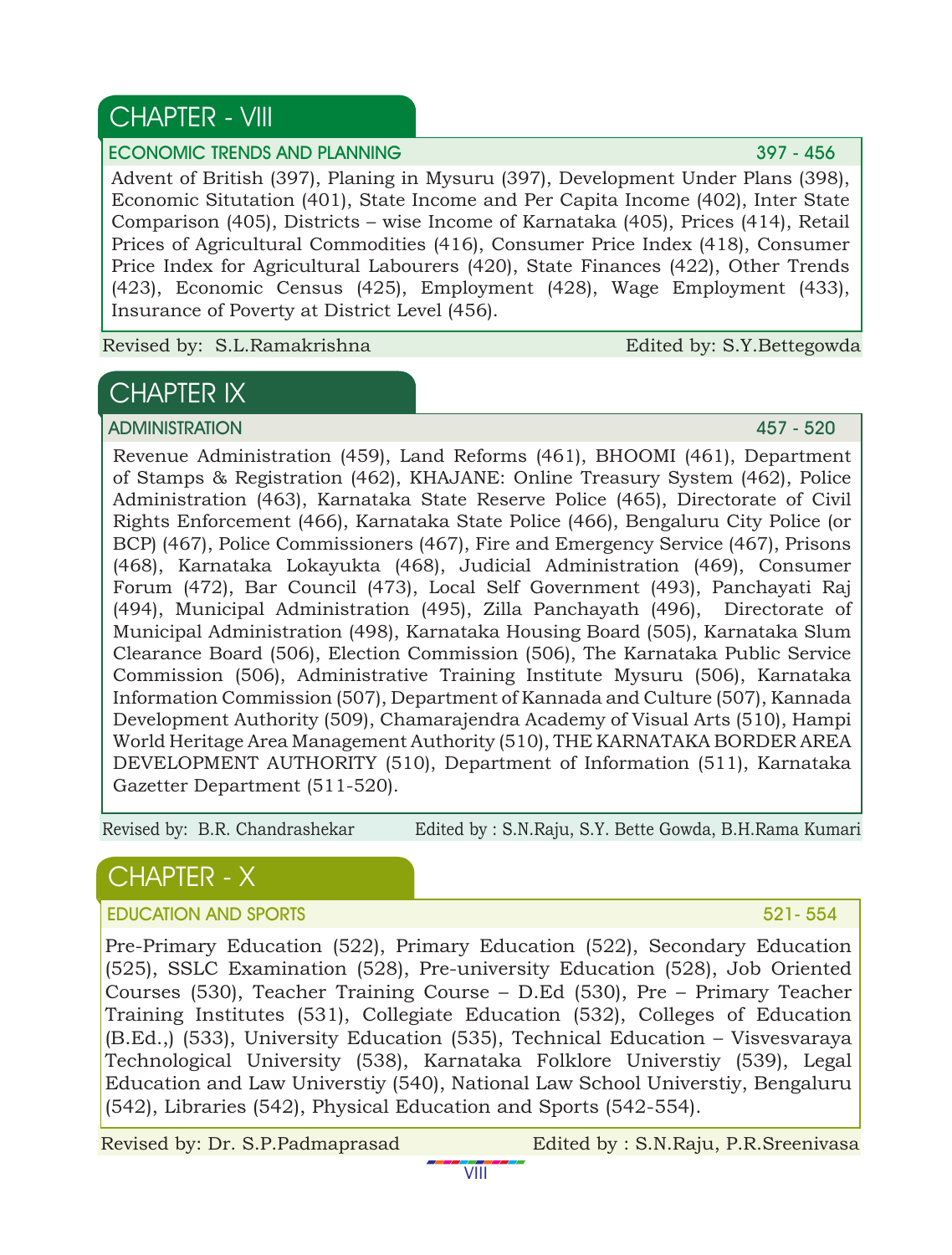# CHAPTER - XI

#### MEDICAL AND PUBLIC HEALTH SERVICES 555-614

Vital Statistics (555), Sample Registration System (SRS) (556), Medical Certification of Course of Death(MCCD) (557), Directorate of Health and Family Welfare Services (562), Family Welfare Services (565), Communicable Diseases (566), Vector Borne Diseases (569), Health Insurance (578), Directorate of Medical Education (581), Rajiv Gandhi Universtiy of Health Sciences (583), Autonomous Medical Institutions (585), Department of AYUSH (590), AYURVEDA (591), Yoga (592), Unani (592), Siddha (593), Homoeopathy (594), Women's Health (597), Children's Health (598), Mental Health (599), Disability (600), Pharmacy Education (603), Karnataka Pharmaceutical Policy 2012 (604), Major Hospitals in Karnataka List (607-614).

Revised and Edited by : S.N.Raju

# **CHAPTER XII**

#### SOCIAL WELFARE MEASURES **615-658**

Labour Welfare (615), Women and Child Welfare (619), Social Welfare Department (628), Karnataka Scheduled Tribes Development Corporation Ltd. (634), Dr. B.R.Ambedkar Development Corporation Limited, Bengaluru (634), Karnataka Residential Education Institution Society (KREIS), Bengaluru (635), Central Relief Committee and Nirashrithra Parihara Kendras (635), Karnataka Thanda Development Corporation Ltd., Bengaluru (636), Karnataka State Commission for Scheduled Castes and Scheduled Tribes, Bengaluru (636), Backward Classes Welfare Department (637), D.Devarajurs Backwards Classes Development Corporation (640), D.Devarajurs Research Institute, Bengaluru (642), Karnataka State Commission for Backward Classes (642), Minority Welfare, Haj and Wakf Department (642), Karnataka Minorities Department Corporation Limited (643), Karnataka State Minorities Commission, Bengaluru (644), Karnataka Rural Infrastructure Development Limited (645), Department of Sainik Welfare and Resettlement, Bengaluru (646), Pensioners benefits in the State (647), Scheduled Caste Student Hostels (648), Scheduled Tribe Student Hostels Working (650), Backward Class Student Hostels Working (652-658),

Revised by: R.Madwaraj Edited By: S.Y.Bettegowda, U.Sumana

# CHAPTER XIII

#### LITERATURE AND CULTURE 659 - 730 AM AND CULTURE 659 - 730 AM ANN 100 AM ANN 100 AM ANN 100 AM ANN 100 AM ANN 1

Kannada Literature (659), Science Literature in Kannada (666), Dictionaries and periodicals for the propagation of science (669), Jnanapeeta Award, Karnataka Ratna Award, Basava Puraskara, Kanakashri Prashasti, Samyama Prashasti, Pampa Prashasti, Rajyothsava Award (670), Danachintamani Attimabbe Prashasti, Janapada Sri Award, Rastrakavi Award, Academys, Karnataka Sahitya Academy (671), Kuvempu Bhasha Bharathi Pradhikara, Karnataka Sangeeta and Nritya Academy, Karnataka Lalithakala Academy (672), Karnataka Nataka Academy, Karnataka Yashagana Bayalata Academym (673), Karnataka Janapada Academy, Gaddagimutt Award, Ji.Sham.Pa Award, Karnataka Shilpakala Academy (674), Jakanachari Award winners, Karnataka Urdu Academy, Konkani Sahitya Academy, Karnataka Tulu Sahitya Academy (675), Karnataka Kodava Sahitya Academy, Karnataka Bary Sahitya Academy, Karnataka Science and Technology Academy, Kendra Sahitya Academy (676), Kendra Sahitya Academy Award Winners, List of Kannada books secured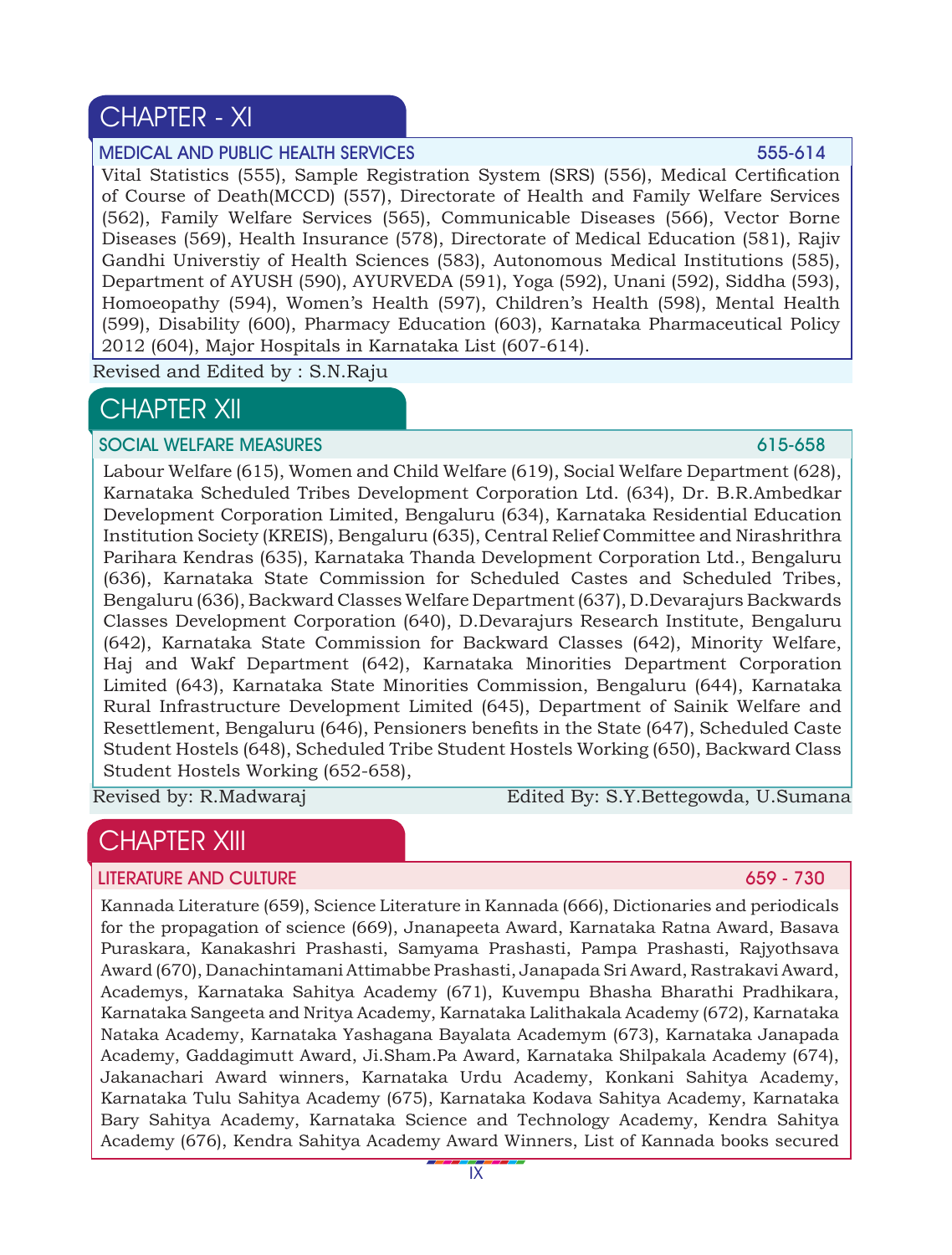the Kendra Sahitya Academy Award (677), Translation Awards, Kannada books/works translated into other languages, Bharata Ratna Award, Dada Saheb Phalke Award (680), Padma Vibhushana Award, Padma Bhooshana Award Winners(681), Padmashri Award (683), Kannada Pustaka Pradhikara, Kannada Sahitya Parishat (685), Kannada Sahitya Sammelana Presidents List (689), Kannada Sahitya Parisht Presidents, Nrupatunga Sahitya Award, Tulu Language and Literature (690), Kodava Language and Literature (691), Konakani in Karnataka (693), Urdu in Karnataka (694), Sanskrit in Karnataka (695), Telugu in Karnataka (697), Tamil in Karnataka (698), Malayalam in Karnataka (699), Marathi in Karnataka (701), JOURNALISM IN KARNATAKA (702), Karnataka Madhyama Academy (704), Andolana Award, Abhimani Award (705), T.S. Ramachandra Rao Award, Folk Literature (706), Theatre in Karnataka (710), Dr. Gubbi Veeranna Award, Yakshagana(715), Painting in Karnataka (718), K. Venkatappa Award (720), Central Lalithakala Academy Awards, Music in Karnataka(721), Hindustani Music (722), Kanaka-purandara, Nijaguna-Purandara Award, State Sangeetha Vidwan Award Winners, T. Chowdaiah Award Winners (724), Santa Shishunala Shareef Award Winners, Kumaravyasa Prahasti, The Central Sangeetha and Nataka Academy, Dance in Karnataka (725), Natyarani Shantala Award Winners, Cinema in Karnataka (727), Jnanpeeth Award Recipients (730).

Revised by: Dr.M.G.Nagaraj Edited by: S.Rajendrappa, Smt.B.H.Ramakumari

## CHAPTER - XIV

KARNATAKA, THE TOURIST PARADISE 731-796 (1999) 2004 12:00 13:00 13:00 13:00 13:00 14:00 14:00 14:00 14:00 14:0

Revised and Edited by: S.Rajendrappa

Annexure 797-864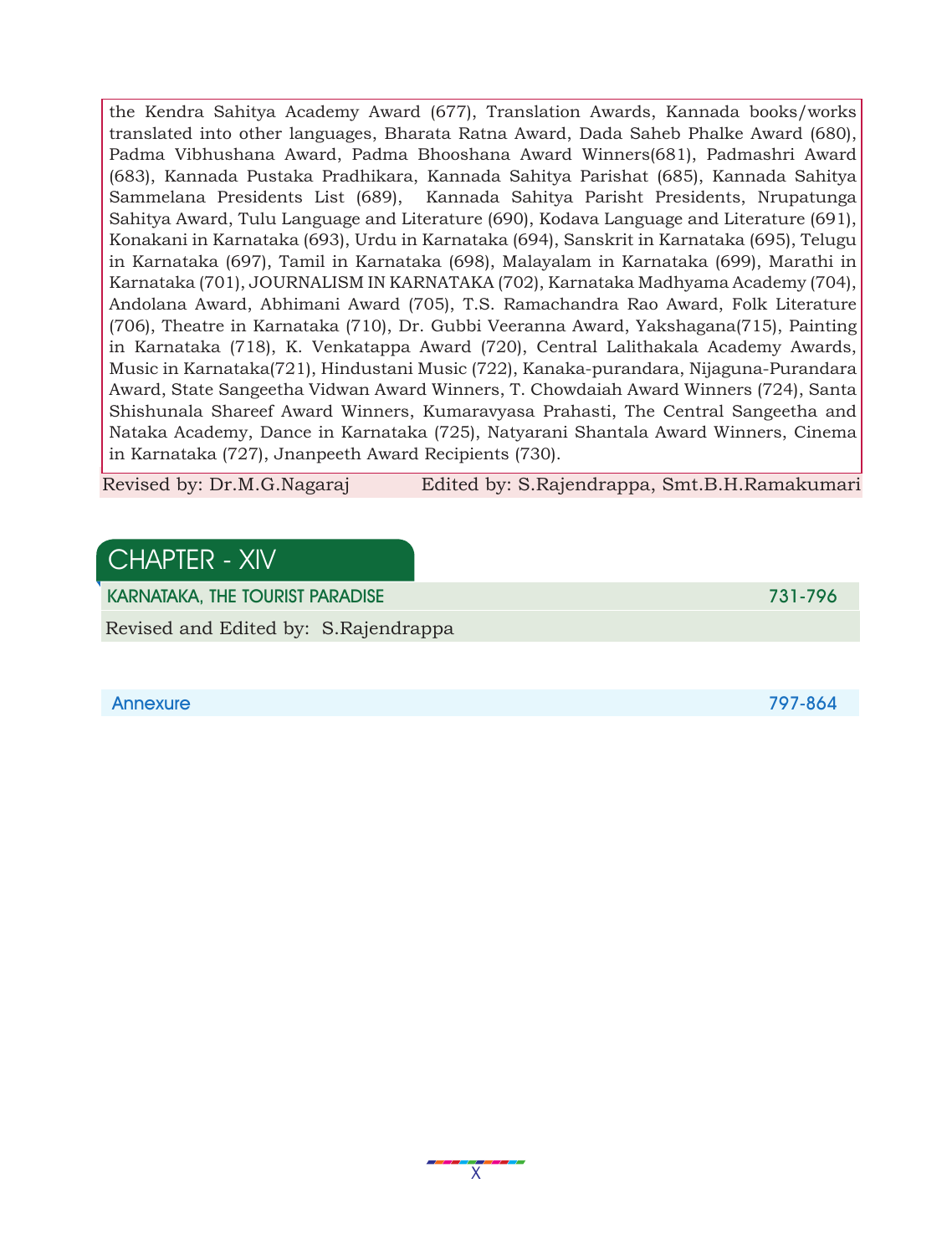#### **KARNATAKA GAZETTEER DEPARTMENT**

**Gazetteer Tradition**: Gazetteers are mostly mistaken for or confused with the Gazettes. They are indeed poles apart; however, the words Gazette and Gazetteer are cognate terms. It appears that in Greek, "Gaza" meant a treasury of news. Gazetteers are distinctly reference volumes of lasting value while the Gazettes are official newspapers or bulletins. Earlier, a Gazetteer signified a geographical index or geographical dictionary or guidebook of important places and people. But with the passage of time its range has vastly widened and it had come to mean a veritable mine of knowledge about the numerous aspects of life of the people and of the country or region they inhabit.

Some books of yore such as the work of Stephen of Byzantium of the 6th century AD. Doomsday Book compiled for William the conqueror, Brihat-Samhita of Varaha Mihira, Vayu Purana, and Abdul Fazl's Ain-I-Akbari are cited as having in them some resemblancing elements of Gazetteers. But the system of Modern Gazetteer literature arose in Europe in the wake of the new intellectual ferment brought about by the Renaissance and Industrial Revolution. Germany and France led the way in this respect. The colonial British administration in India took up military, revenue and statistical survey to help stabilize its position in the country. The earliest Gazetteers to appear in India were the East India Gazetteer in 1815 and the Gazetteer of the territories under the Government of the East India Company in 1854 which were prepared by two private authors Walter Hamilton and Edward Thornton. A few years later, by 1866, Richard Temple published the first official Gazetteer of the Bhandara District of the Central Province. This set the pace and there appeared a number of Gazetteer volumes for the various parts of the country.

For the Princely State of Mysore and Coorg, B.L. Rice published three volumes in 1877-78. They presented remarkable studies and served as a model. He revised the two volumes twenty years later. The subjects dealt were physical geography, flora including crops and cultivation, fauna, ethnography, history, religion, language, art and industry, administration, particulars of districts and important places. They had even maps and pictures. For the districts of Bombay and Madras Provinces, Gazetteers were brought out between the last quarter of the 19th century and the first decade of 20th century. Infact B.L.Rice has himself recorded in his preface to the Vol.I of Mysore and Coorg Gazetteer that, the first Gazetteer for Mysore was compiled by Arthur Wellesley in 1867 and later K.Krishna Iyengar compiled and edited the Kolar District Gazetteer in 1869, which are the pioneering publications in this series. He further records that manuscripts were prepared for Tumakuru District by Major C. Pearse, for Chitradurga district by Mr. Krishna Rao, for Hassan District by Major W Hill and for Shivamogga District by Captain Gordon Cumming, were compiled and edited but never published.

In the meanwhile the first edition of the Imperial Gazetteer of India was published in nine volumes in 1881 edited by Sir. William Hunter. It was augmented to 14 volumes in 1885-87 and to 26 volumes in 1907-1909, when a provincial series was also issued. As B.L. Rice had done a splendid job for Mysore already during1877-78, his work was extolled even by Sir. William Hunter as better than anything he himself had been able to do even for Bengal. The third decade of 20th century saw the publication of the Mysuru Gazetteer in Five volumes comprising Eight parts under the editorship of Sri. C. Hayavadana Rao, which also kept up a high standard.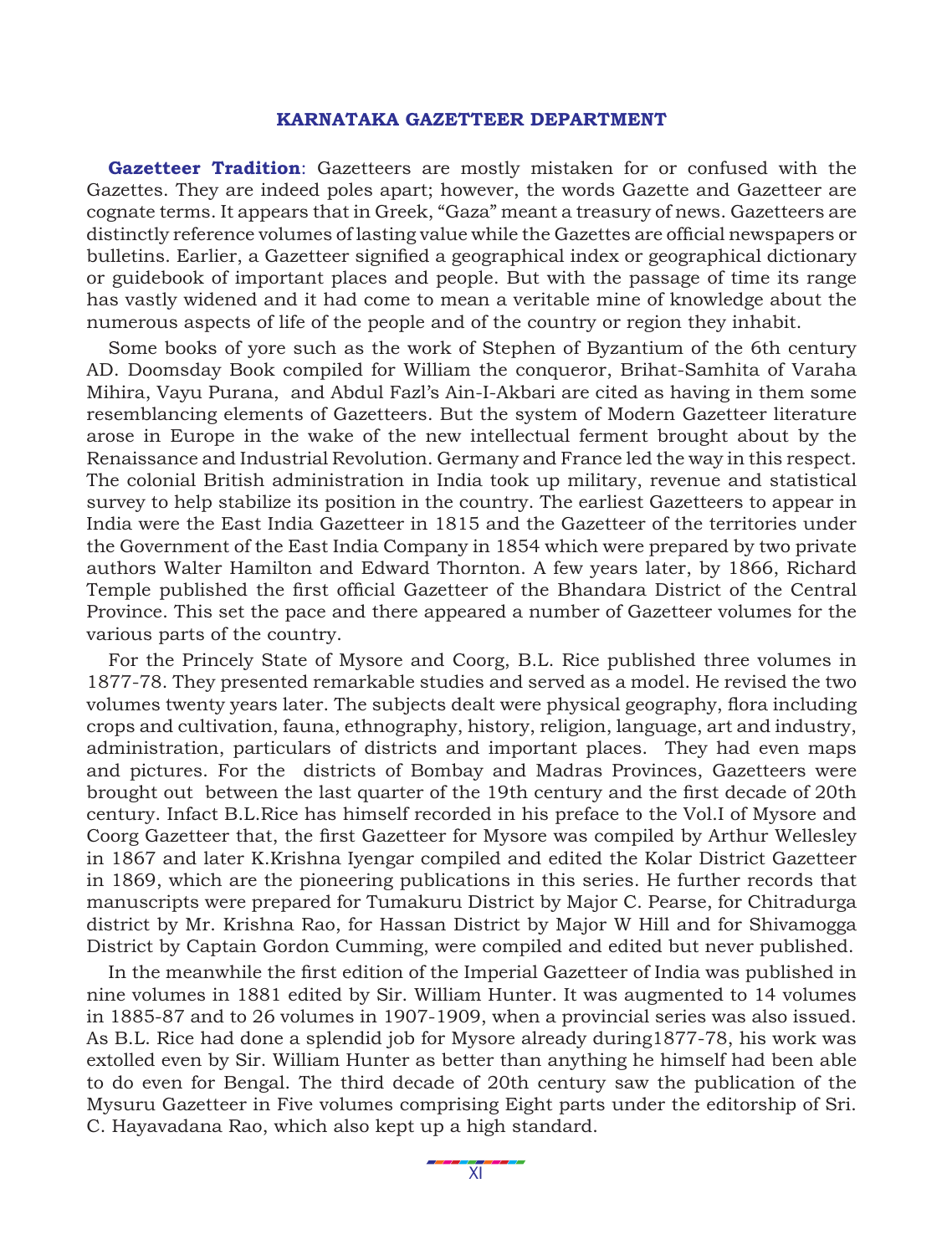For meeting the altogether changed national requirements there were immense need for preparation and publication of new Indian Gazetteers. Some of the States like the former Bombay, Madras, Bihar and Rajasthan undertook this work between 1949 and 1957, and others including Karnataka took up the task later according to an all-India plan formulated by the Central Government for preparation of the Gazetteers on reoriented lines on the basis of new knowledge, with uniformity in format and contents, but providing for variations and additions to meet local or special needs. This is a monumental task of immense complexity and magnitude and has to be carried out with patient labour, circumspection and thoroughness. Various States and Union Territories have published about 125 reoriented District Gazetteers and 12 of them belong to Karnataka up to the end of financial year 1973-74. In addition to the District series, there was also the State Gazetteer, one volume for each State. The work was coordinated by the Central Government that gave grants. There were State and Central Gazetteer Advisory Committee consisting of official and non-official members. In each District Gazetteer there were 19 chapters with General Appendices, Illustrations, a Select Bibliography, Comprehensive Alphabetical Index, Addenda and Corrigenda, and Maps.

Broadly, the topics treated in the District series are : Physical Features, Flora, Fauna, Natural Resources, History and Archeology, the People, their Demography, Languages, Home life, Social life, Social structure, Customs and Religious beliefs, Agriculture, Horticulture, Forestry, Irrigation, Animal Husbandry, Fisheries, Old time Industries and various kinds of present day Industries, Labour Welfare, Potentialities of Development, Banking and Finance, Co-operative Movement, Trade and Commerce, Transport and Communications, Miscellaneous Occupations, Economic Trends, General Administration,Revenue,Law and Order and Justice,Government Departments, Local Self Government, Education, Sports, Art and Culture, Medical and Public Health, Other Social Services, Public Life and Voluntary Social Services, and Places of Interest.

In short, nothing of interest pertaining to the district is left out, for instance, whether it is toponomy, (i.e. study of place names) history of less known ruling families like Balam or Aigur Chiefs, Chautas, Kampili Rayas, Agrarian Movements, Aliya Santana System of heritance prevalent in Coastal Karnataka and how it differs from Marumakkattayam of Kerala, the glories of Lakshmidevi Temple of Doddagaddavalli, Kalleshwara Temple of Araguppe, Madanika figures of Kuruvatti, Ibrahim Roza of Vijayapura, Cathedrals of Mangaluru, problems of recurrent famines in north-eastern districts, beneficial impact of the gigantic Tungabhadra project, prospects of the Vijayanagara Steel Mills and Kalinadi Hydro-electric Project, Food habits, Types of dwellings, Ornaments, Local Festivals, Wedding Customs and Ceremonies of a particular section, new Mantra-Mangalya marriages, Huttari dance and peculiar social customs of the Kodavas, legend of the River Cauvery, fascinating sunset of the Agumbe, Natural Bird Sanctuary of Mandagadde, Sandalwood Carvings, Beauty spots, Pineapple cultivation and Spicy mango pickles of Malnad, large sized black monkey of Sagar forests locally called Mushya, a buffalo race and Bhoota cult of South Kanara; all such varied matters must find a place to give a whole picture of life in the territory as it was and is followed by the people with their natural and other resources, since a precise knowledge of the past is necessary to understand the present in its correct perspective.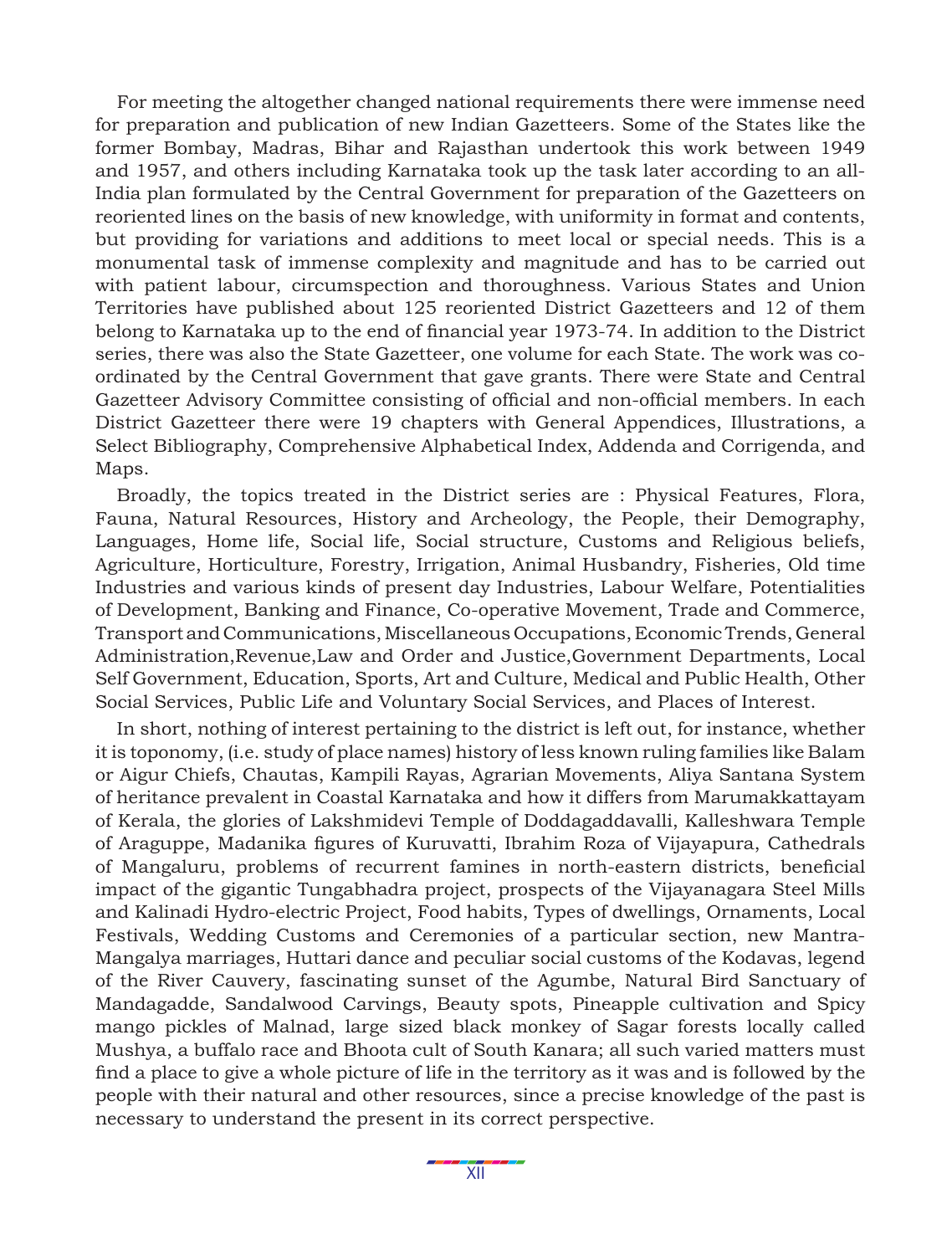The significant and stupendous all around changes and developments that have been taking place in the various spheres of the Country since the dawn of Independence called for production of re-oriented Gazetteers with a novel pattern to meet the new national requirements. A reappraisal of several other features in the light of the fresh data also became imperative. Because of the special position of the districts as a unit of administrative organization and in social and economic life of the people, a selfcontained and comprehensive volume devoted to each one of the districts became highly desirable.

The first repatterned series after the attainment of Independence started rolling out in 1975. These new District Gazetteers are being published by the State Government in accordance with an all-India plan at the instance of the Central Government, which gave grants for the purpose to all the State and Union Territories. This District Gazetteers were part of the Gazetteer of India and are hence superscribed as the Gazetteer of India.

In order to have a broad and basic uniformity in the pattern of the new Gazetteers, the Central Gazetteer Unit in consultation with the State Units devised a common plan of contents so as to enable a wide coverage of various aspects which would not be otherwise feasible in volumes devoted to the State or the Country as a whole.

Ideas and ideals, perspective and approaches, values and aspirations have undergone great alterations. There is awakening of an unprecedented kind. A new epoch and a new age have dawned. Since the days when a Gazetteer meant only a geographical index, the concept has vastly widened and the Gazetteers of the present age have to cover large dimensions and have to give, in a new perspective, an integrated and objective picture without losing sight of the greatly changed social values; this demands a great deal of caution and circumspection. Laborious and time consuming processes are involved in the production of these Gazetteer volumes, which is an overwhelming task. The present Gazetteers are the most comprehensive single source of knowledge about the Districts. They can serve also as an integrated sample survey of districts of moving and developing India. For the country as a whole and for the States, reference works on various subjects are available for both the specialist and general readers, but scarcely are there, standard reference works focusing on individual Districts. The District Gazetteers fulfill this great need by delineating an all-round picture of individual districts in unfolding the panorama of the life of the people they inhabit. The local history of the area is brought into much greater relief in them, with particular reference to the events that took place in the territory, as the histories of larger regions omit many matters of local importance which have contributed to the rich tapestry of national life. The volumes trace the development or evolution of the many features and sum up the past and the present conditions and achievements and problems and look forward to the future by indicating the trends and potentialities of the various parts. Besides presenting a systematic analysis of a wealth of valuable data drawn from innumerable sources and fieldwork, these works reflect also the thoughts, ideals and aspirations of resurgent India. Colossal efforts involving laborious processes are needed for the preparation and publication, since they have to maintain a high standard from the point of view of objectivity, accuracy, reliability, practical upto-datedness and comprehensiveness.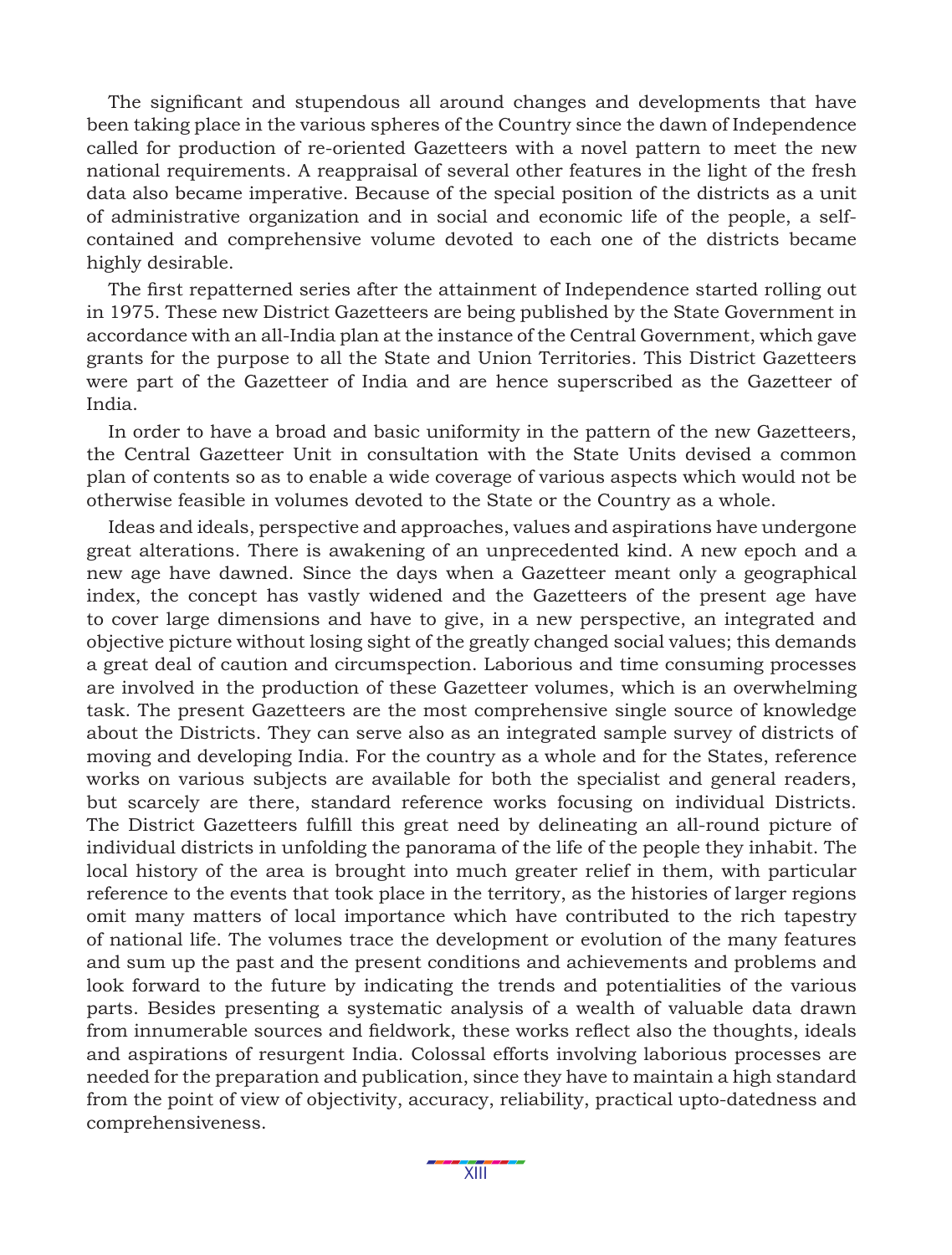Subsequently, Microfilm editions of Indian Gazetteers are being issued abroad by International Documentation Centres since they constitute an incomparable basic research literature and reliable sources of information for studies concerning India. These reference-works help also to dispel prejudices and parochial tendencies and to promote understanding and amity. Administrators, researchers, journalists, writers, teachers, industrialists, social workers and general readers can find matters of immense interest in these volumes. Integrated outlook is highly essential for harmony and advancement. Close study of the galaxy of Gazetteers can help to achieve this effectively.

#### **About the Department**

The genesis of the Gazetteer units at the Centre and in most of the States can be traced to the recommendations of the Expert Committee appointed by the Union Government in 1955. By that time, in a few States (like Maharashtra and Tamil Nadu) Gazetteer units were already functioning. Therefore, the various other State Governments also set up offices for preparation and publication of District Gazetteers at the instance of the Union Government, and left it to the individual States to employ larger or smaller staff.

The Gazetteer unit in this State was started during the middle of the Second Plan Period in 1958 and the scheme has been continued till this date. The unit was earlier attached to the General Administration Department for purposes of administration. At present, it is under the administrative control of the Kannada Culture and Information. There is an Advisory Committee of distinguished men of letters with the Principal Secretary, as its Chairman. The first re-oriented series started after the dawn of Independence and there was no hierarchy in doing this work. Since it was a new venture of an extra ordinary character, the approach to this State was prudently cautious; drawing upon the examples of the units of neighbouring States of Maharashtra and Tamil Nadu. Hence, the department was set up to bring out independent District Gazetteers coupled with the revision of already existing Gazetteers. Each Gazetteer is similar to an encyclopedia, having varied information about the districts, considered to be most valuable, authentic and comprehensive publication depicting all aspects of History, Culture, Folklore, etc., of the region. After collecting various source materials, the preparation of chapters covering People, History, Sociology, Economics, Banking, Trade and Commerce, Industries, Education, Medical Services, Other Departments and Places of Interest; giving highlights of the district based on the plans and policies of the Government. Therefore the publication of the Gazetteer constitutes an authenticated source for the use of Government departments, general public and for historical research. The Department has the following objectives.

#### **Objectives of the Gazetteer Department**

- 1. Publication of revised editions of District Gazetteer volumes, State Gazetteer, and Taluk Gazetteers, both in Kannada and English.
- 2. As Special Publication Publishing books like 'A Hand Book of Karnataka' (both in Kannada and English), Tourism Gazetteer, Tipu Sultan a Crusader for Change. Jewels of Administration, Glimpses of Karnataka, Karnatakada Minugu Nota, etc.,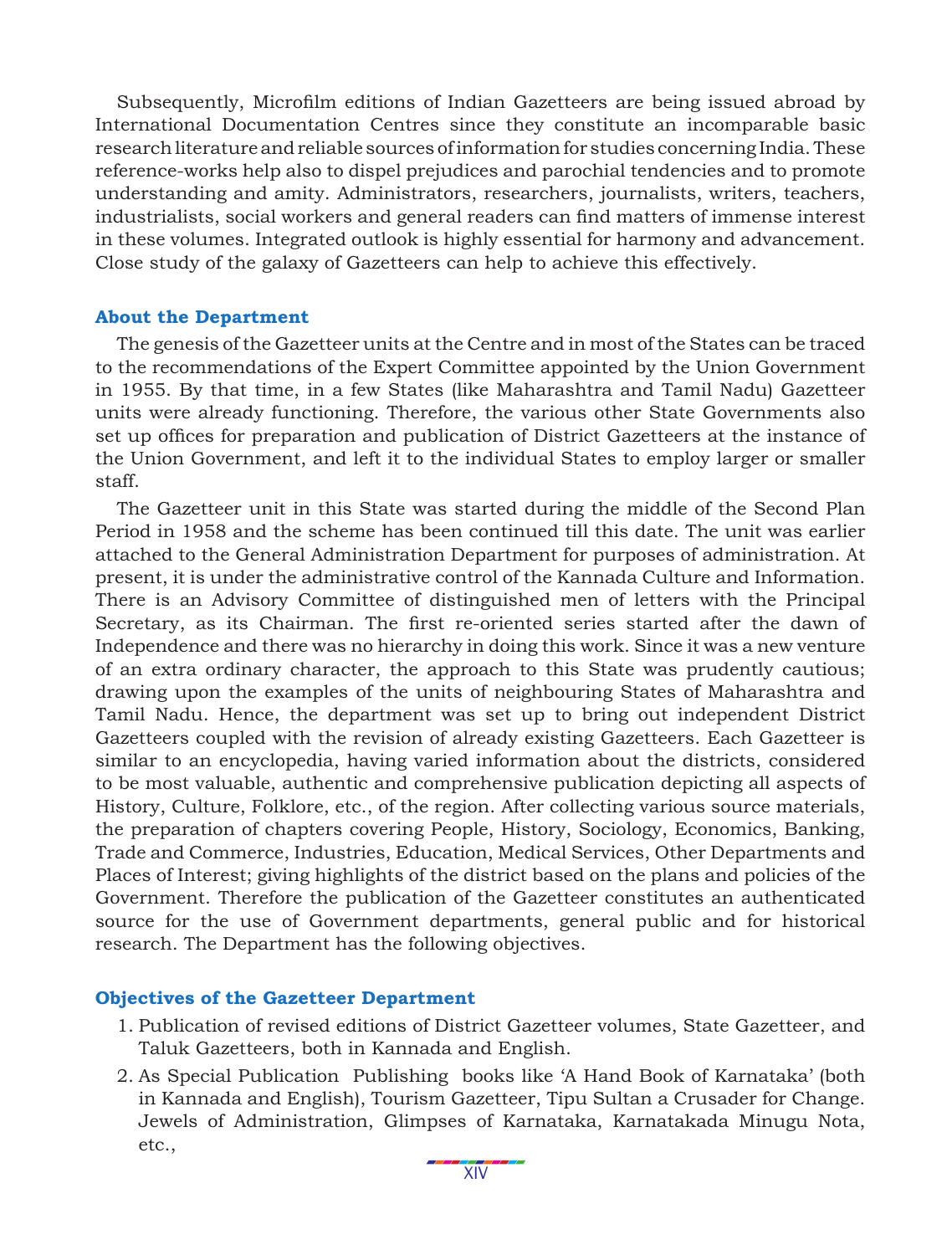3. Scanning and reprinting of rare gazetteer volumes relating to Karnataka, of pre independence period, which are in demand.

#### **Salient Features**

- Karnataka Gazetteer Department was established in the year 1958.
- The Department has brought out all the 20 District Gazetteers in English by 1990. The publication of the revised district Gazetteers is in progress.
- Karnataka is the first State in the country to publish the State Gazetteers in two parts in English (1982 & 1983) and three parts in Kannada (1984 to 1986).
- Decennial supplements to the Karnataka State volumes were published in 1994 (English) and1996 (Kannada).
- From 1992 the department has started publishing District Gazetteers in Kannada; Accordingly, Kodagu, Dharwad, Bijapur (Currently Vijayapura), Gulbarga (currently Kalaburagi), Mandya, Kolar, Dakshina Kannada and Udupi District Gazetteers have been brought out till date.
- The translated English versions of the revised District Gazetteers (which were published in Kannada since 1992) of Kodagu, Dharwad, Bijapur (currently Vijayapura), Gulbarga (currently Kalaburagi), Mandya, Kolar, Dakshina Kannada and Udupi have been brought out up to 2012.
- Under the Reprint scheme, the Department has brought out, rare and unavailable Gazetteers published during Pre-independence period - Dharwad, Kanara, and Belgaum (currently Belagavi) (James M. Campbell), South Canara (John Sturrock and Harold A. Stuart), Bellary (currently Ballari) (John Kelsall), Mysore and Coorg in three volumes (B.L.Rice). Mysore Gazetteer by C.Hayaradana Rao (5 volumes 9 books) and Imperial Gazetteers, Provincial Series - Bidar, Kalaburagi and Raichuru Districts. Francis Buchanan's 'A Journey from Madras through the countries of Mysore, Canara and Malabar' has also been published in three volumes.
- Under Special publications, A Hand Book of Karnataka (both Kannada and English), Glimpses of Karnataka, Karnatakada Minugunota, Jewels of Administration, 'Tipu Sultan-A Crusader for Change' have been published by the Department.
- The revised editions of 'A Hand Book of Karnataka' was published in 2001, 2005 and 2010 and of Karnataka Kaipidi published in 2011 and 2012 respectively.
- website address: www.gazetteer.kar.nic.in
- Get in touch with us at email: kargaz@.nic.in, karnatakagazetteer@gmail.com.